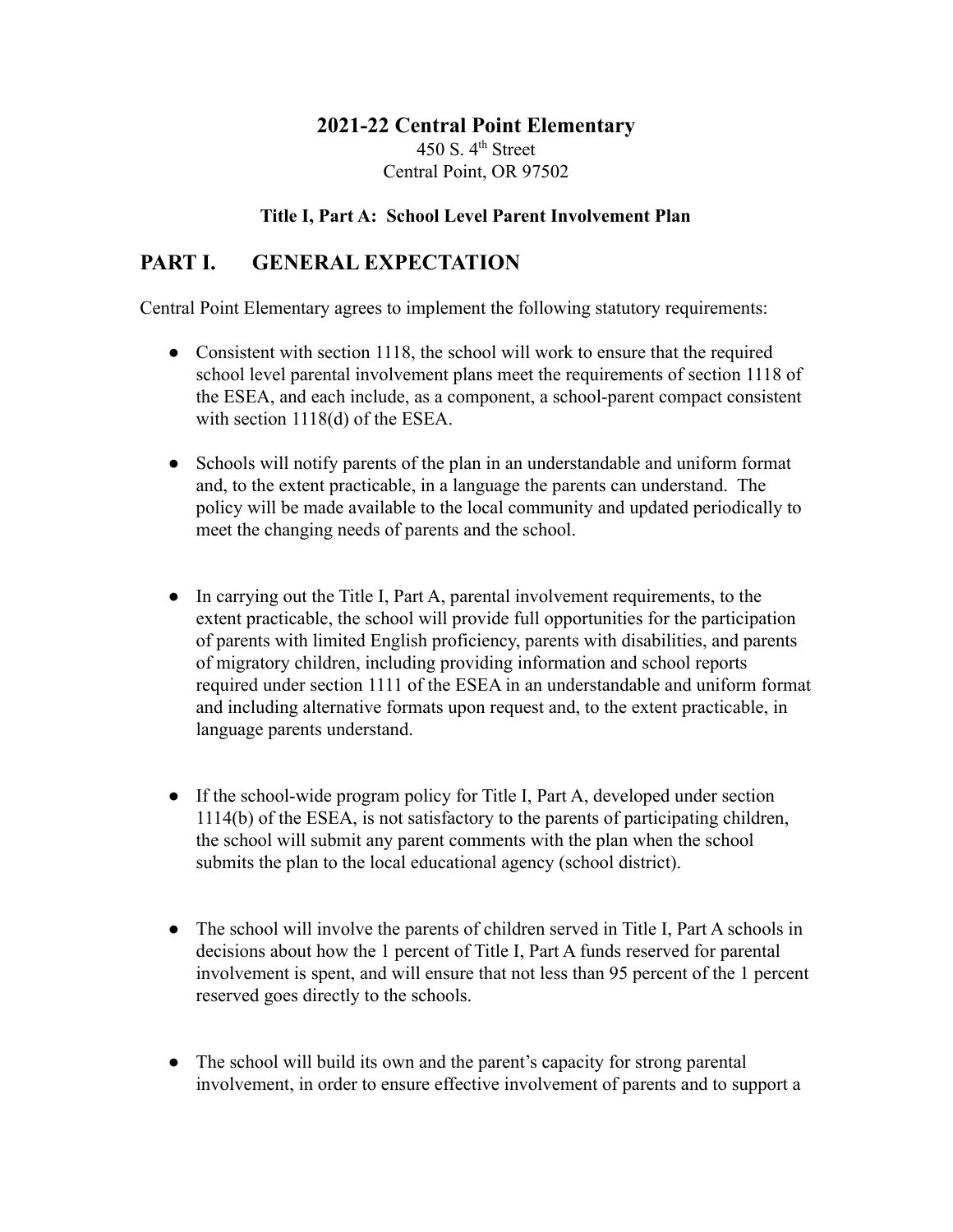partnership among the school, parents, and the community to improve student achievement.

- The school will provide other reasonable support for parental involvement activities under section 1118 of the ESEA as the parents may request.
- The school will be governed by the following statutory definition of parental involvement, and will carry out programs, activities, and procedures in accordance with this definition:

*Parental involvement means the participation of parents in regular, two-way, and meaningful communication involving student academic learning and other school activities, including ensuring –*

- (A) *that parents play an integral role in assisting their child's learning;*
- (B) *that parents are encouraged to be actively involved in their child's*

*education at school;*

- (C) *that parents are full partners in their child's education and are included, as appropriate, in decision-making and on advisory committees to assist in the education of their child.*
- (D) *the carrying out of other activities, such as those described in section 1118 of the ESEA.*

### PARENTAL INFORMATION AND RESOURCES

Central Point Elementary will inform parents and parental organizations of the purpose and existence of the Oregon Department of Education and the website containing multiple resources for parents.

Central Point Elementary School will distribute this policy to parents of students participating in the Title I program and be updated periodically.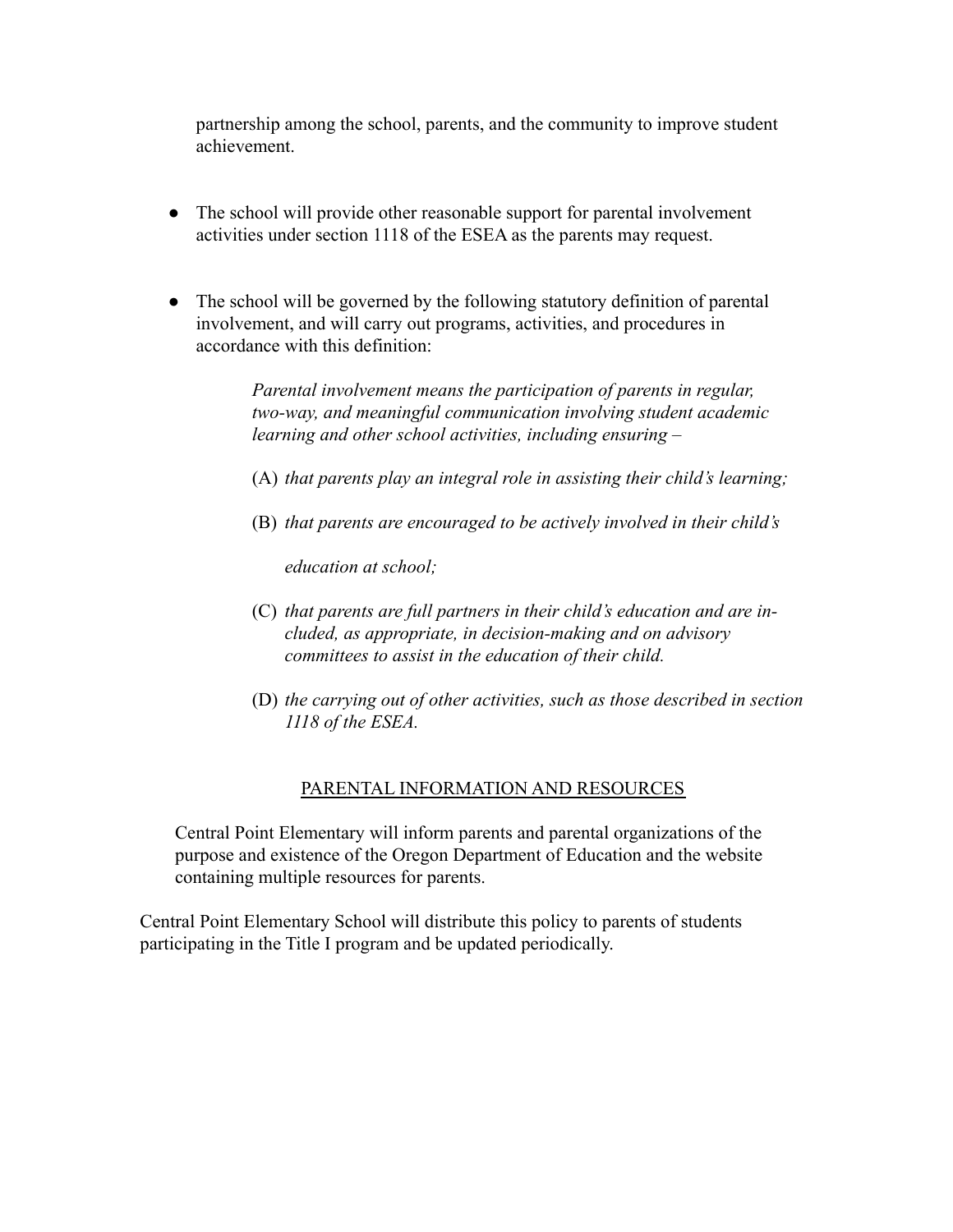#### **2021-22**

# **Central Point Elementary Title IA: School Level Parent Involvement Plan**

1. Central Point Elementary School will take the following actions to involve parents in the joint development of its parental involvement policy under section 1118 of the ESEA:

Include parent representation from the onset of the development through membership on Central Point Elementary's Site Council. Encourage parent input by soliciting feedback from parents who attend School Site Council and PTO meetings. Share the parent involvement plan draft with all Central Point Elementary parents by placing it on the school website along with an informal survey.

2. Central Point Elementary School will take the following actions to involve parents in the process of school review and improvement under section 1116 of the ESEA:

Parents will be involved in the development of School Improvement initiatives by attending Site Council meetings.

Central Point Elementary will actively recruit parents to serve as members of the Site Council and PTO. Parents will be selected to represent the demographics of the school.

Provide training for parents to explain the policies, procedures and mission statement so they can become actively involved in supporting school achievement.

3. Central Point Elementary School will hold an annual meeting to inform parents of the school's participation in Title I, Part A programs, and to explain the Title I, Part A requirements and the right of parents to be involved in Title I, Part A programs. The school will convene the meeting at a time convenient for parents and will offer a flexible number of additional parental involvement meetings, such as in the morning or evening, so that as many parents as possible are able to attend. The school will invite all parents of children participating in Title I, Part A programs to this meeting, and will encourage them to attend, by:

Recruiting parent volunteers for all classrooms.

Provide information for parents that consists of academic "strategies" that can be implemented at home.

Distributing educational materials that will help parents become more knowledgeable in assisting their child in school.

Use Friday/Homework Folders and our school's website to inform parents.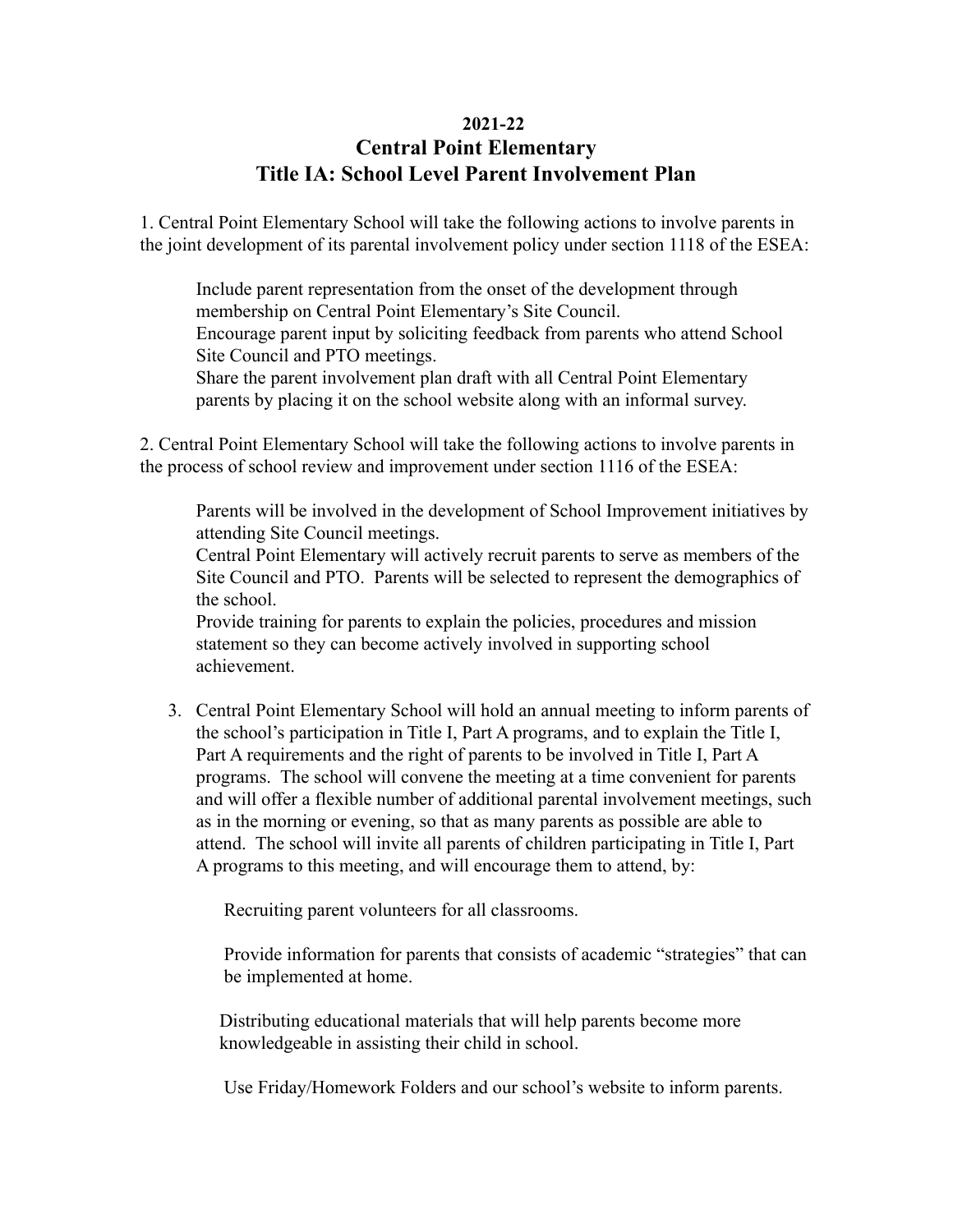4. Central Point Elementary School will provide parents of participating children information in a timely manner about Title I, Part A programs that includes a description and explanation of the school's curriculum, the forms of academic assessment used to measure children's progress, and the proficiency levels students are expected to meet by:

> Holding an annual Title I parent meeting. Encouraging attendance at Parent Conferences. Sponsoring periodic academic themed parent nights such as Math Night, Reading Night, Science Night. Exhibition Night/ Presentations of Learning Including activities in the school newsletter, website and fliers sent home to students. Continuing to have the specialists contact parents to schedule their yearly I.E.P.'s and E.P.'s.

5. Central Point Elementary School will, at the request of the parents, provide opportunities for regular meetings for parents to formulate suggestions and to participate, as appropriate, in decisions about the education of their children. The school will respond to any such suggestions as soon as practicably possible by:

Creating action/intervention plans with parents Encouraging participation in the Site Council/PTO and School Improvement meetings Frequent communication including "Friday Folders", telephone calls, E-mails, and written responses

6. Central Point Elementary School will provide each parent an individual student report about the performance of their child on the district and/or schoolwide assessments (MAPGrowth) and state assessments (SBAC) in at least math and reading by:

Distributing and discussing scores at individual parent conferences. Mailing/sending home a copy and explanation of the state assessments. Providing the opportunity for parents to meet with principal and/or Title 1 Reading Specialist to review assessments. Teaching parents how to access student performance information.

7. Central Point Elementary School will notify parents by letter/web posting regarding the qualifications of teacher(s) and paraprofessional(s) that work with their child. In addition, the following actions will be taken to provide each parent timely notice when their child has been assigned or has been taught for four (4) or more consecutive weeks by a teacher who is not highly qualified within the meaning of the term in section 200.56 of the Title I Final Regulations (67 Fed. Reg. 71710, December 2, 2002) by: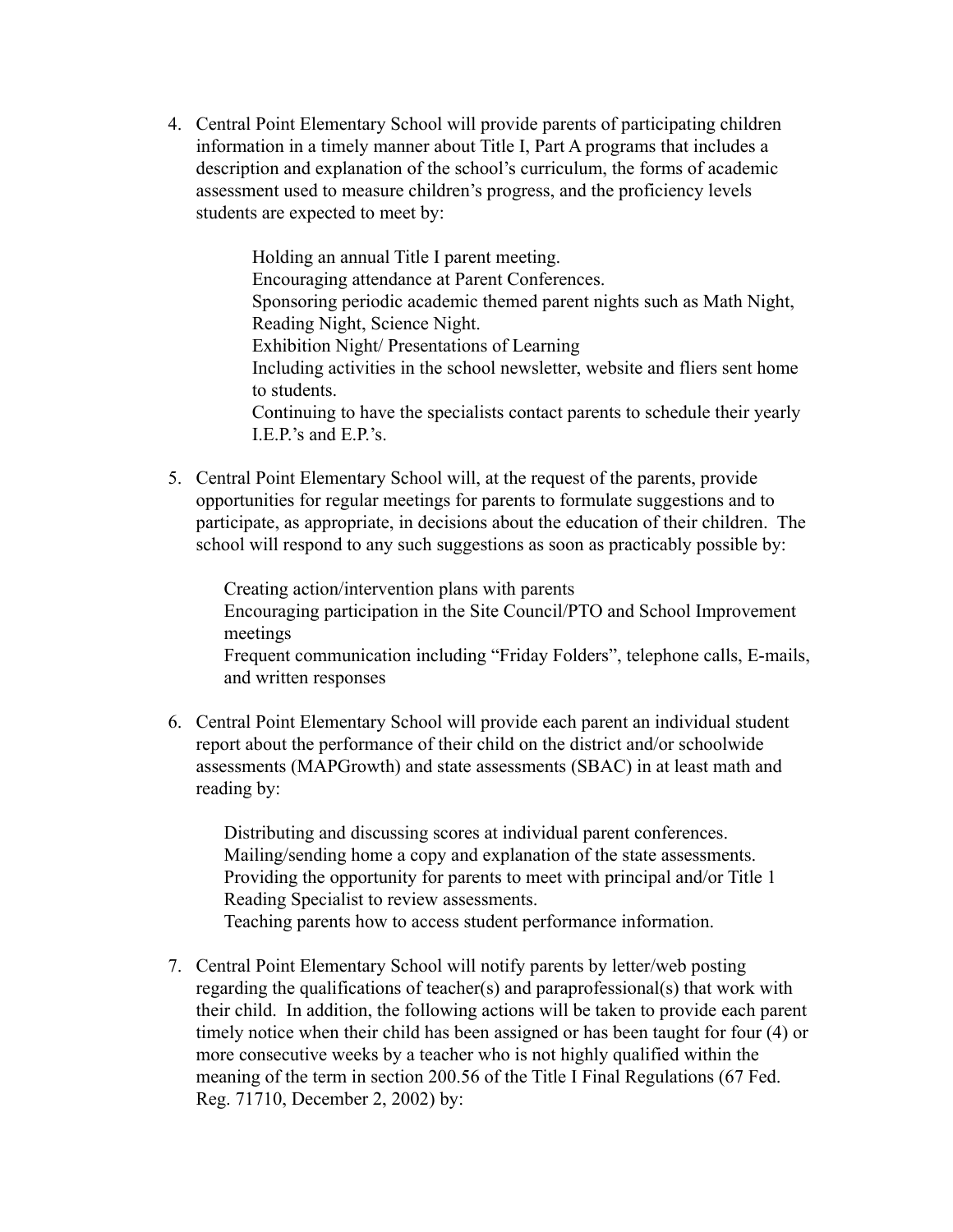Generating and distributing a written letter informing the parents of those students affected

Posting this information on the school's web-site and in the newsletter

8. Central Point Elementary School will provide assistance to parents of children served by the school, as appropriate, in understanding topics by undertaking the actions described in this paragraph -

- the state's academic content standards,
- the state's student achievement standards.
- the state and local academic assessments including alternate assessments,
- $\bullet$  the requirements of Part A,
- how to monitor their child's progress, and
- how to work with educators:

The activities to assist parents include:

Provide trainings at site council meetings or parent nights explaining state assessments such as SBAC / MAPGrowth. Describe Title 1 and ELD programs Take home resources and parent-child reading information will be provided Providing a monthly newsletter and school website

9. Central Point Elementary School will provide materials and training to help parents work with their children to improve their children's academic achievement, such as literacy training and using technology, as appropriate, to foster parental involvement, by:

Title I/ELD information night will be held during Open House and at the first Site Council meeting to explain information regarding the Parent-Teacher-Student Compact, CPE's Parent Involvement Policy and a description of the Title I and ELD Programs at Central Point Elementary School.

Provide a special ELD training for parents in Spanish as needed. Family Literacy Nights / Book exchange/ Parent Education Nights Classroom Teachers and Bilingual staff members will be encouraged to participate as planners and facilitators for Family Literacy Nights to help parents understand that the school programs form a team with them to help their children to learn.

Technology training for parents in how to access online programs such as Zearn math / Lexia Core 5 / Reflex / Learning Ally / Book Taco / Google Classroom.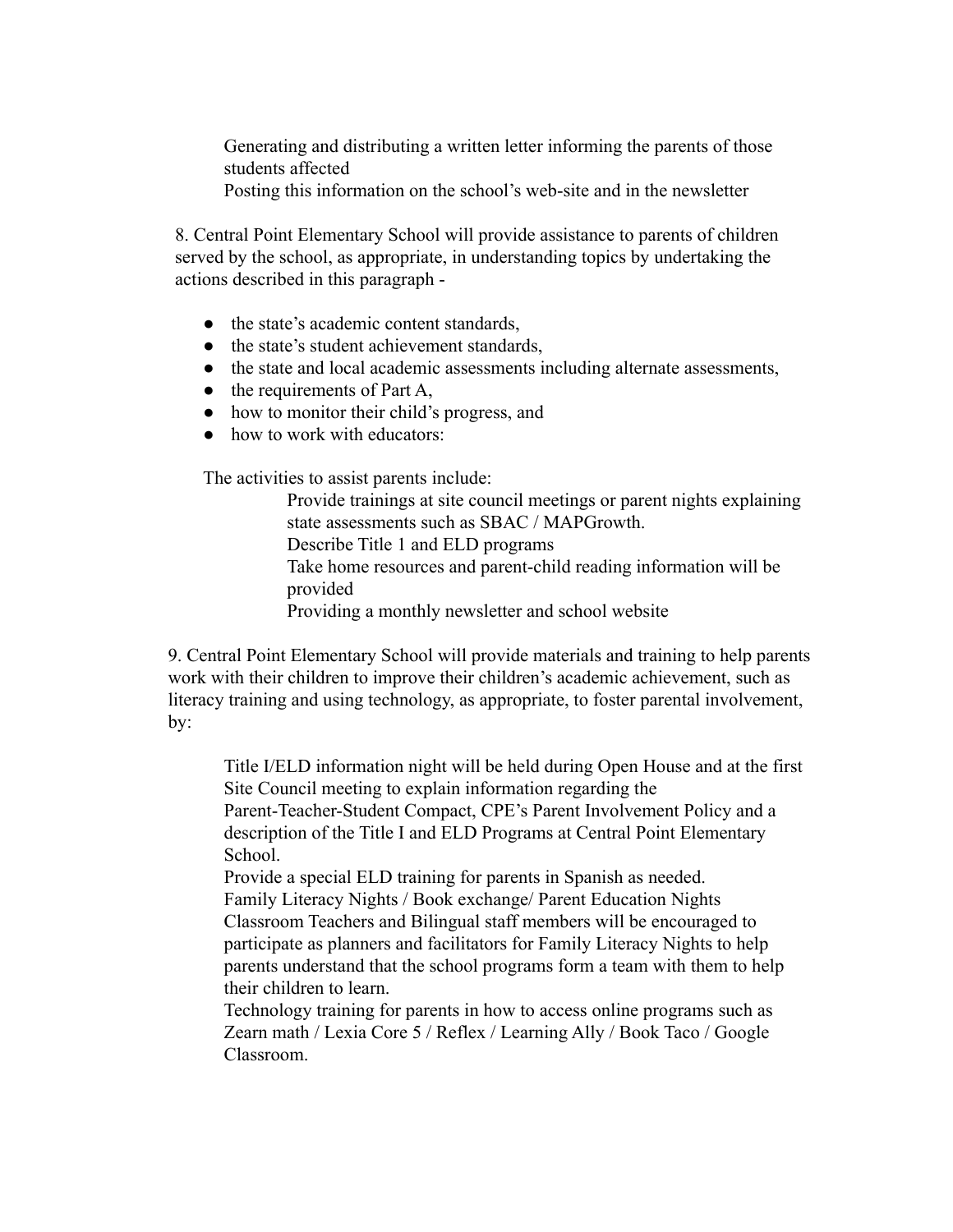10. Central Point Elementary School will, with the assistance of its parents, educate its teachers, pupil services personnel, principals and other staff in how to reach out to, communicate with, and work with parents as equal partners in the value and utility of contributions of parents, and in how to implement and coordinate parent programs and build ties between parents and schools, by:

> Invite members of the Multicultural & ELD Program Department to provide a short in-service for building staff members on best to serve and communicate with our Hispanic and ELD families.

11. Central Point Elementary School will, to the extent feasible and appropriate, coordinate and integrate parental involvement programs and activities with Head Start, Private pre-schools, Home Instruction Programs for Preschool Youngsters, and other programs. The school will also conduct other activities, such as parent nights (kindergarten round-up), that encourage and support parents in more fully participating in the education of their children, by:

> Provide training for our Head Start parents through an orientation. Provide a training for healthy parenting Establish a parent resource list at Central Point Elementary to be available on the school website.

12. Central Point Elementary School will take the following actions to ensure that information related to the school and parent-programs, meetings, and other activities is sent to parents of participating children in an understandable and uniform format, including alternative formats upon requests, and, to the extent practicable, in a language the parents can understand:

> Provide translated copies, in Spanish, school and Title I information, Family Literacy Night and official flyers, School/District Handbook, and student report cards.

Update outside reader board and Parent Involvement Bulletin Board (located outside the front office) with information of upcoming Title I Events and Literacy Nights.

When necessary, staff members, will conduct in-home conferences or telephone conferences between teachers or other educators who work directly with participating children to maximize parent involvement.

## **ADOPTION OF THE PARENTAL INVOLVEMENT PLAN**

This School Parental Involvement Plan has been developed jointly with, and agreed on with, parents of children participating in Title I, Part A programs, at Central Point Elementary School. Parents of children participating in Title I, Part A programs, were included in the development of this plan. Further meetings will be in August and